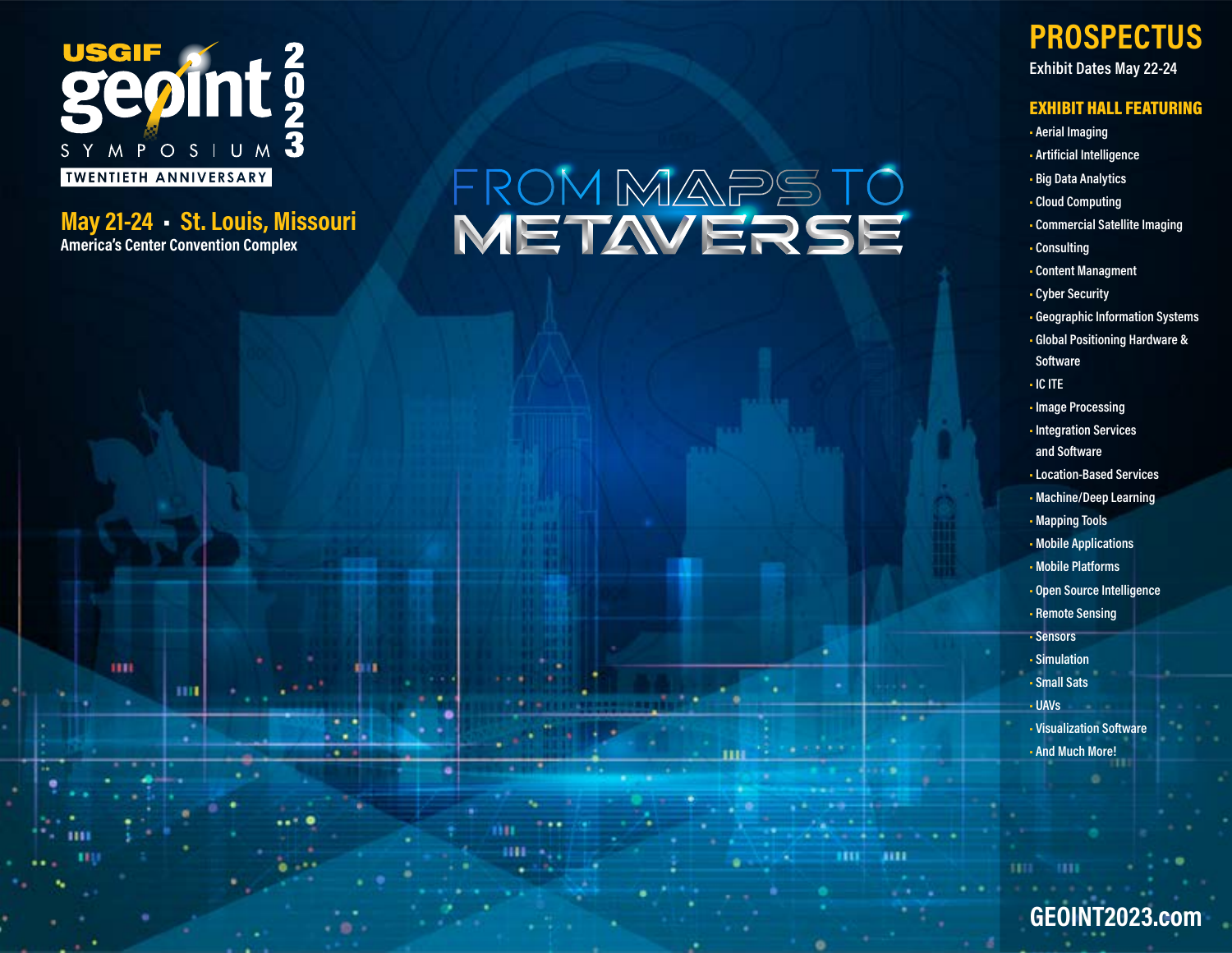# **ATTRACTING HIGHLY QUALIFIED BUYERS AND KEY DECISION MAKERS**





Acquisition Directorate Admiral Analyst Assistant Executive **Director** Associate Vice President Board Member Branch Chief Branch Head Budget Director Business Development Executive Business Development Manager Capture Manager Cartographer Chairman Chief Congressional Affairs Chief Engineer Chief Executive Officer Chief Financial Officer Chief GEOINT Branch Chief Information Officer Chief Innovation Officer Chief Learning Officer Chief of Small Business **Office** Chief of Staff Chief Operating Officer Chief Scientist

Chief Systems Architect Chief Systems Engineer Chief Technology Officer Collection Manager Colonel Combat Development Analyst Commandant Commander Commanding General Congressional Liaison Contract Officer Contracting Officer Dean Defense Analyst Deputy Director Deputy Ministry of Defense Director Director Defense and Intelligence Programs Director Earth Observation Systems Director Homeland Security State & Local Director Intelligence Programs Director Legislative Affairs Director of GEOINT Office Director R&D

Director Remote Sensing Engineer Executive Director Executive Vice President Founder Functional Management Executive General General Council General Manager GEOINT Chief GEOINT Division Chief Geospatial Analyst Geospatial Management **Officer** GIS Analyst Global Director Group President Human Terrain Analyst Imagery Analyst Information Analyst Intel Officer Intelligence Analysis Engineer ISR Operations Chief ISR Portfolio Manager Managing Director Mayor Military Geographer Multi-source Analyst Operations Officer

ш

ш

Owner Portfolio Director President Principal Architect Principal Data Scientist Principal Engineer Principal Intelligence Analyst Professor Program Director Publisher R&D Engineer R&D Scientist Senior All-source Analyst Senior Imagery Analyst Senior Intelligence Analyst Senior Staff Signal Intelligence Analyst Source Strategies Analyst Special Advisor Special Agent Special Forces Officer Staff Officer Student Team Chief, Special Analysis Technical Staff Training Requirements Vice President

2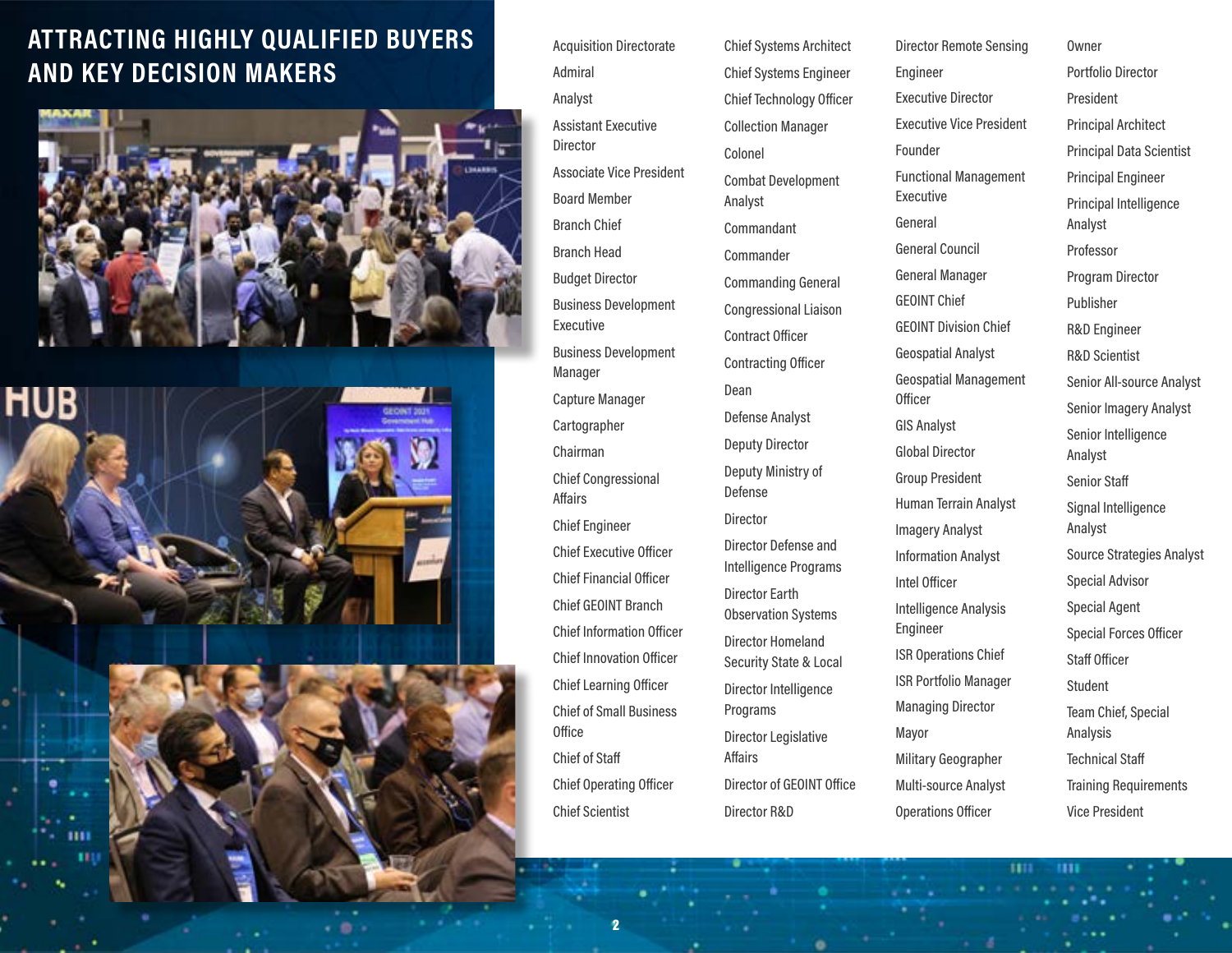### **TOP ORGANIZATIONS UTILIZING YOUR PRODUCTS AND SERVICES**

**Military & Government Other**

**Aerospace/Defense/Intelligence Organizations**

**Buying Interest in Geospatial Intelligence Products and Solutions**



11th Intelligence Squadron 172nd SBCT 1st Infantry Division 1st Information Operations Command 20th Intelligence Squadron 332nd Transportation Battalion AFSOC Air Force GEOINT Office Air Force Institute of **Technology** Air Force ISR Air Force Research Lab Air Force Targeting Center Army Corps of Engineers Army GEOINT Battalion Army Material Command Army National Guard Australian Geospatial Intelligence British Embassy CADASTRE, Land Registry and Mapping Agency Canadian Department of National Defence Canadian Forces Canadian Joint Operations Command CED of Florida Center for Geospatial Intelligence (CGI) Central Intelligence Agency (CIA) CIFA City of Los Angeles

CNN National Security COMNAVMETOCCOM DARPA Defence R&D Canada Defense Acquisition University Defense Geographic / Imagery Intelligence Agency Defense Geospatial-Intelligence School Defense Intelligence Agency (DIA) Defense Supply Center Richmond Defense Threat Reduction Agency Department of Defence - Australia Department of Defense (DoD) Department of Homeland Security (DHS) Department of Interior Department of National Defense Department of State DIGLS DTAO Dutch Ministry of Defense Estonian Defence Forces European Union Satellite **Centre** Executive Branch FBI Academy FBIS Map Services Center Federal Bureau of Investigation (FBI)

Federal Ministry of Defense, Republic of Austria Finnish Defence Forces Topographic Forces Geospatial-Intelligence Systems & Services Germany Federal Intelligence Service IARPA IN-Q-TEL Institute for Defense Analysis Intelligence and Security Command Intelligence Commission Japan Ministry of Defense Joint Forces Intelligence Command Joint Special Operations Command Joint Warfare Analysis Center JSF PO (ASC-YJ) JTF-CS Korea Defense Geospatial-Intelligence Agency Louisiana State Police Ministry of Defence Ministry of Defense Colombia MIT Lincoln Laboratory NASIC/DEI National Counter Terrorist Center National Air and Space Intelligence Center National Center for

Atmospheric Research

National Geospatial-Intelligence Agency (NGA) National Reconnaissance Office (NRO) National Security Agency (NSA) National Technology Alliance Naval Meteorology & Oceanography Command Naval Oceanographic Office Naval Postgraduate School Naval Research Lab New Zealand Defence Force Norwegian Defence Staff Norwegian Military Geographic Service Office of the Director of National Intelligence (ODNI) Office of the Secretary of Defense (OSD) Office of the Under Secretary of Defense for Intelligence Pacific Northwest National Laboratory Public Works & Government Services Canada Richmond Map Facility Royal Norwegian Embassy Sandia National Laboratories SPAWAR SSC Swedish Armed Forces Tennessee Valley Authority Terrorist Threat Integration Center

The Netherlands Ministry of

Defense

U.S. Air Force U.S. Army U.S. Army Geospatial Center U.S. Army Joint Task Force for Civil Support U.S. Border Patrol U.S. Central Command U.S. Coast Guard Intelligence Coordination Center U.S. Department of Commerce U.S. Department of Energy U.S. Department of State U.S. Geological Survey (USGS) U.S. House of Representatives U.S. Marine Corps U.S. Navy UAE Air Force Intelligence UK Defence GEOINT Liaison **Staff** UK Defence Geospatial Intelligence Fusion USAERDC Topographic Engineering Center USAFRICOM USAINSCOM 902d M.I. Group USASMDC USCENTCOM USMA USNA USNORTHCOM USSOCOM USSTRATCOM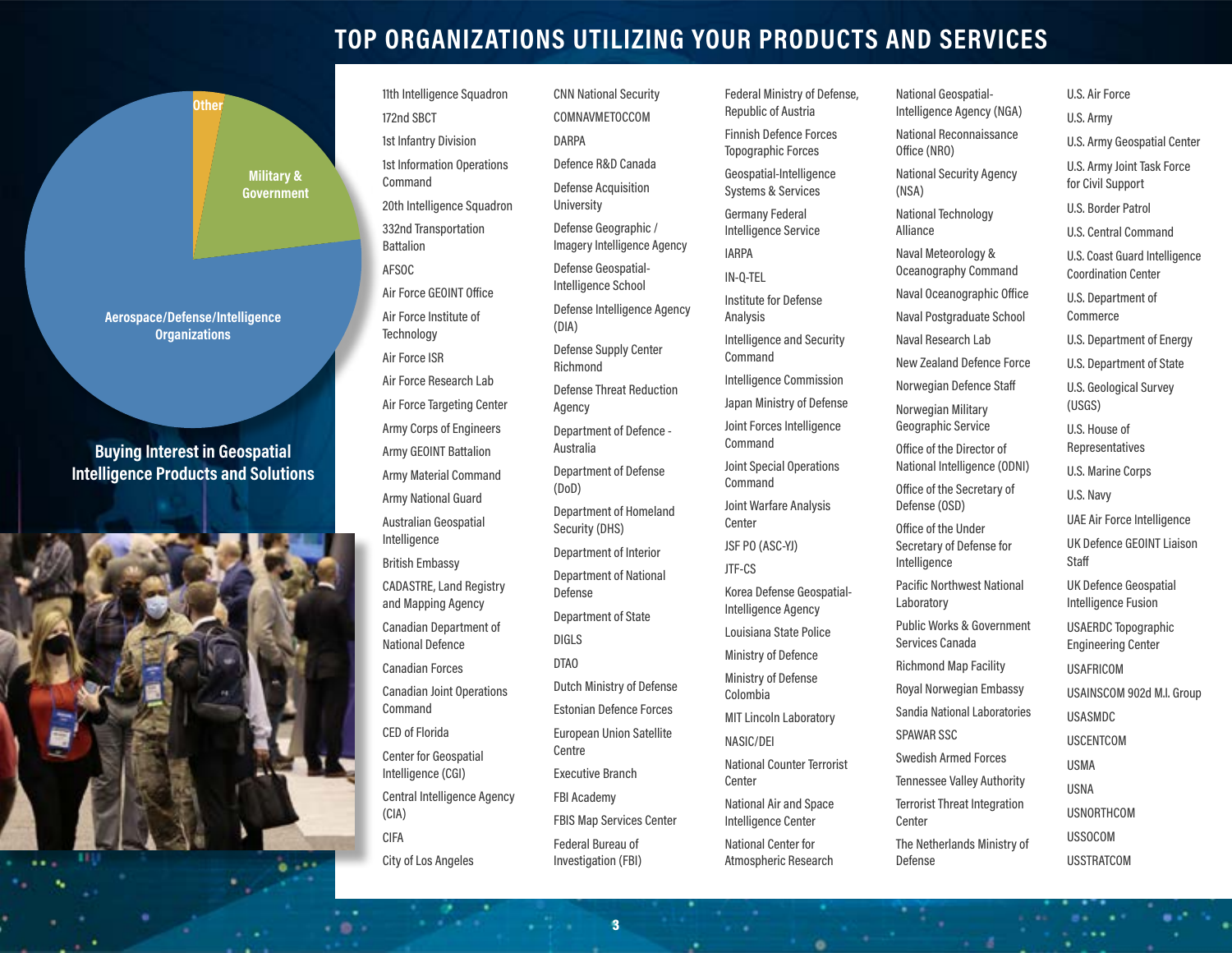# **BEGIN WITH A BOOTH**



# STANDARD BOOTH

### **Included in a standard booth package are:**

•Two complimentary exhibitor badges for staff (per 100 sqft of space)

- Participation in pre-show promotion
- Online company and product descriptions
- Pipe and drape on three sides (for linear booths only)
- Name identification sign (for linear booths only)
- 10 priority points for exhibiting plus 1 additional point for each 100 sqft of space

### PAVILIONS

### **Differentiate your organization by exhibiting within one of the following pavilions:**

• **Academic Pavilion:** colleges, universities, and other academic institutions • **Government Pavilion:** military and government organizations and national laboratories • **New Member Showcase:** organizations that joined USGIF as organizational members after GEOINT 2022 • **Small Business Pavilion:** organizations that are categorized as a small business by the SBA

# SMALL BUSINESS TABLE-TOP BOOTH

### **Included in the small business booth package are:**

- •Two complimentary exhibitor badges per table-top booth
- Participation in pre-show promotion

4

- Online company and product descriptions
- 6' draped table, 2 chairs, wastebasket, carpet, and name identification sign
- 10 priority points for exhibiting plus 1 additional point for each table-top

• Please note, these are limited to table-top exhibits only – no structures are allowed in this area. Pull up banners, table-top exhibits, and monitors on stands are permitted.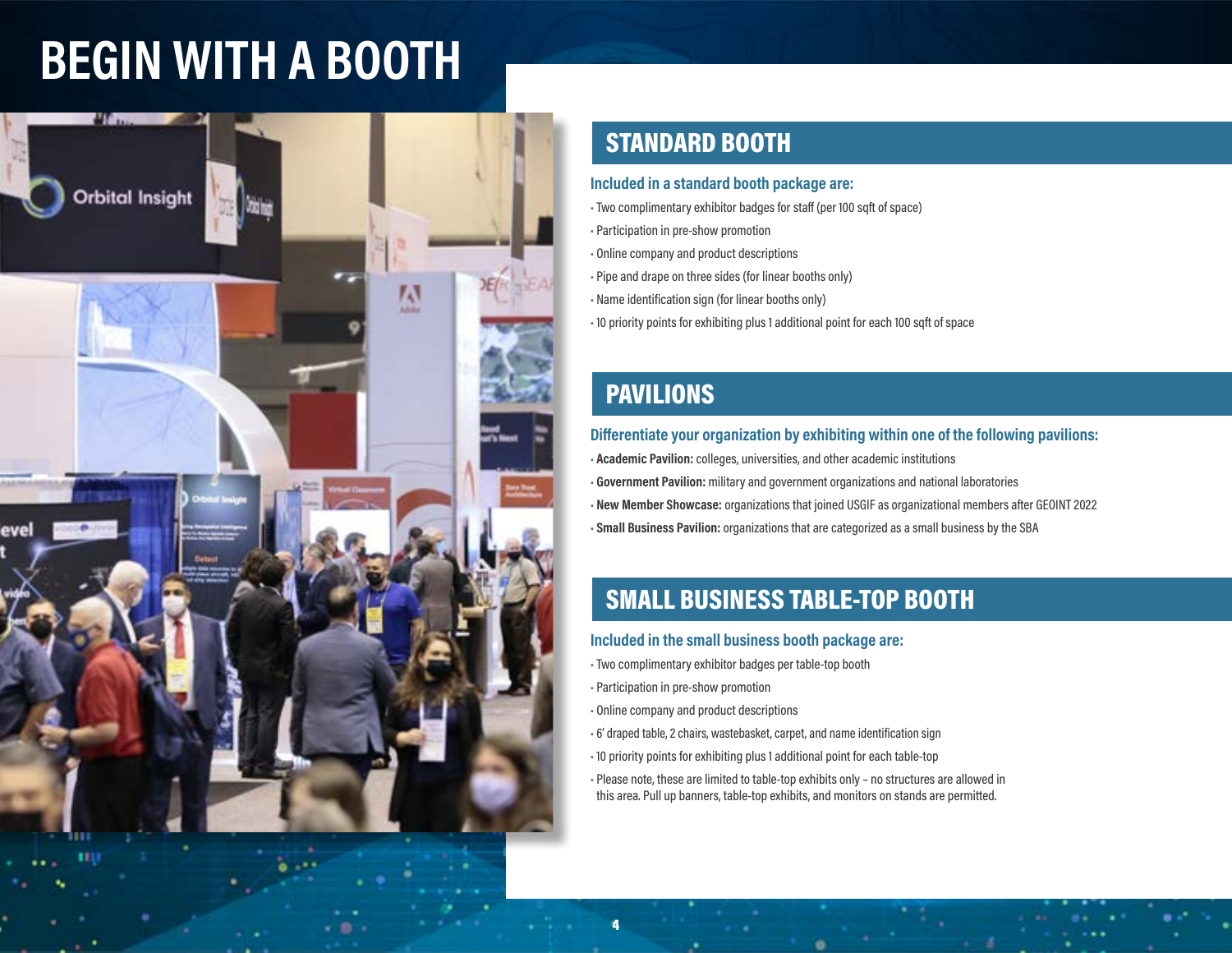### **A PARTIAL LIST OF PREVIOUS GEOINT SYMPOSIUM EXHIBITORS**

2d3 Sensing 3001 Inc 512th Engineer Detachment (GPC), Fort Sam Houston, Texas ABSc/Syntasa AC4S Accenture Accunet Active Risk Acute 3D Adobe Government at Carahsoft Adobe Systems Inc. Advanced Technical Intelligence Center (ATIC) AEgis Technologies Aerstone AFEI - DI2E Agent Logic Inc. Agilex Air Force Institute of Technology Air Force Research Lab (AFRL) Airborne Resources Inc. Airbus AirWatch Akamai Technologies Alfresco Alliant Techsystems Altamira Technologies Corp. Amazon Web Services, Inc. American Military University American Systems Ampex Data Systems Analytical Graphics Inc. Annapolis Micro Systems Inc. Anonymizer Inc. APEX Expert Solutions Appistry Apple Applied Geospatial Solutions International Applied Imagery Applied Network Solutions Inc. Applied Research Associates Inc. Apptek Aptima, Inc. Aqua Security Arcturus UAV ArdentMC Arista Networks Army GEOINT Battalion ASG Aspera ASPRS Association of American Geographers Astrium AT&T AT&T Government Solutions ATK Atlassian Attivio **Authentic8** Autodesk Autonomy Inc. Avenza Systems Inc. Avere Systems Avineon Inc. Avocent Corp. Axway BAE Systems Ball Aerospace Ball Aerospace & Technologies

Basis Technology BBN Technologies Belkin Belvoir Corporate Campus Berico Technologies **BlackSky** Bloomberg Government Entity Solutions Blue Canopy Group Blue Coat Systems Blue Light Blue Marble Geographics BlueArc Corp. BlueCat BlueSpace BMC Software Boeing Company Booz Allen Hamilton BOSH Global Services Boundless Brocade C4ISR & Networks and Defense News C4ISRNET / DEFENSE NEWS CA Technologies CALNET, Inc. Canon USA Inc. Capella Space Carahsoft CARDIO CARTO Cartography and Geographic Information Society Catapult Consultants CDW-G Center for Geospatial Information Technology, Virginia Polytechnic and State University Center for Geospatial Intelligence - University of Missouri Center for Technical Intelligence Studies and Research Central Intelligence Agency (CIA) CenturyLink CHI Systems Inc. Chiliad Churchill Navigation Ciena Circle Twelve Inc. **Cisco** Citrix Systems Inc. Civil Applications Committee - USGS **ClearShark** ClearTerra Cleversafe Cloudera Cognika Intelligence and Defense Solutions **Cohesity** Colfax International CommVault CompassData Inc. COMPUSULT Computable Insights/Diffeo ComputaMaps Contex Cray Inc. CSC (DIA) Earth-i Envitia ERDAS Ergo

Corp.

Bit9

CACI CAE

**CCRi** 

 $C\Box$ 

ConcealFab Corp

٠

Concurrent Technologies Corp. Connexta Consolidated Resource Imaging Convey Computer Corporation COPT Data Center Solutions Courage Services, Inc. CRI - Consolidated Resource Imaging Crossroads Systems StrongBox Crunchy Data CSTARS Cubic Cyber Solutions Cubic Mission Solutions Cutting Edge Networked Storage Cyber Maryland **Cylance** D-Wave Systems Inc. Data Analytic Solutions, Inc. Data Tactics Corporation DataDirect Networks Datameer DataRobot DataWalk Datron World Communications DCGS-A & TCM-SP DECISIVE ANALYTICS Corp. Defense Intelligence Agency Defense Systems Definiens Dell Inc. Deloitte DeLorme Delta Digital Video Descartes Labs **Dewherry** DIA/DTM – 2B Diamond Visionics Digital Results Group Inc. **DigitalGlobe** DLR German Aerospace Center DLT - Oracle Premiere Partner DLT Solutions DTN/Meteorlogix DualAlign LLC Dun & Bradstreet DXC Technology Dynamic Aviation Dynamic Graphics Inc. e-GEOS Eagle Ray, Inc. EagleView East View Geospatial Ecopia Tech Corporation EIZO Inc. EMC Isilon En-Net Services Endeca Endgame Engility Corporation **EnterpriseDB** EOIR Technologies Equinix Federal ER Mapper Ericsson Federal Inc. eSpatial Inc. Esri Eternix Ltd. Evertz exactEarth Ltd. Exelis Eye C Solutions F5 Networks FeatureX Figure Eight FireEye Flight Landata FluxData Inc. Forcepoint LLC ForeFlight ForeScout **ForgeRock** Fortinet Federal Fortinet Inc. FortiusOne Forum Systems Frame Fraym **Front Porch Digital** Fugro Fulcrum IT Services Fusion-io GameSim Inc GCS Research **Systems** General Dynamics Geo Owl LLC Geodata IT LLC GeoDecisions GeoEye GEOHuntsville GeoIQ (GTRI) GeoSpark Analytics Communications GeoTec Media GEOTECH CENTER Geoweb3d Gigamon GIS Development GISCafe.Com GitLah Inc. (GMI) Goodrich Corp. Google Cloud Google Inc. Haivision

 $\cdot$  .

FCN Technology Solutions Federal Laboratory Consortium Forterra Systems Inc. Freedom Consulting Group Inc. GBH Communications General Atomics Aeronautical Geo Tactical Solutions Geodigital International Geographic Services Inc. GeoNorth Information Systems George Mason University Georgia Tech Research Institute Geosemble Technologies Inc. Geospatial Intelligence Forum Geospatial Media and GIS Certification Institute Glimmerglass Networks Inc. Global Marketing Insights Goodrich ISR Systems GSA FEDSIM & GSA Express Harris Corporation HawkEye 360 Headwall Photonics Inc. HERE Hewlett Packard Enterprise Hexagon Hie Electronics Hitachi Data Systems Hortonworks HP HumanGeo i-cubed i3 ICS IBM IC ITE / The Inteligence Community Network (ICN) ICES iGETT Project iGT IHS Inc ikeGPS Image Matters LLC Image Now by Perceptive **Software** Imation Immersive Media Co. immixGroup iMove Inc. In-Q-Tel Inc. Info Terra GmbH Infoblox Informatica Initiate - an IBM Company Insitu InTec LLC Integrated Modern Engineering  $\overline{11}$ C Integration Technologies Group Inc. Intelepix LLC Intelligent Software Solutions Intelliwings LLC Intergraph Government Solutions Intermap Technologies International Atomic Energy Agency / Intl. Safeguards Project Office International Spy Museum InTTENSITY Invertix iQuest Analytics, Inc. Iron Bow Technologies Isilon Systems ITRES Research Limited ITT Jacobs James Madison University Jane's by IHS Markit Janya JDISS JPO JMP Software from SAS Johns Hopkins University - MS Geospatial Intelligence Juniper Networks Kelyn Technologies KeyW Kinney Group Inc. Kitware  $L-3$ Latitude Geographics Group Ltd. Layer 7 Leica Geosystems Leidos

.

LexisNexis OSINT LexJet Corp. LGS Innovations LIS LizardTech Lockheed Martin Logos Technologies LLC Los Alamos National Laboratory LPA Systems LTI Datacomm MacAulay-Brown ManTech MapAnything Maphox MapD MapLarge Mappt Military MapR Data Technologies Inc. MarkLogic Maryland of Opportunity **MathWorks** Maxar Technologies MaxVision, Rugged Portable **Computers** McAfee McClendon Corp. **MDA** Meadowgate Technologies LLC Mellanox Federal Systems MemS0I Mercury Computer Systems Merrick & Company MetaCarta Inc. MicroLink Micron **Microsoft** Microstrategy MicroTech Missile Defense Agency Mitsubishi Digital Electronics Mitsubishi Electric Research Lab Modus Operandi Inc. MongoDB Motion DSP Inc. MTEQ, Inc. Myriax NAB Show Napatech Inc. National Counterterrorism Center (NCTC) National Geographic Maps National Geospatial-Intelligence Agency (NGA) National Reconnaissance Office (NRO) National Security Agency (NSA) National Technology Alliance (NTA) National Training and Simulation Association (NTSA) Naval Postgraduate School NAVTEQ Neo4j Inc. NerVve Technologies NET **NetApp** Netezza NETSCOUT Systems Inc. Network General Corp. NEVION NITAAC NJVC Nokia Location & Commerce

(Formerly NAVTEQ) North Avenue Technologies Northeastern University Northern Virginia Community College (NOVA) Northrop Grumman NovaSol Novetta Nutanix Inc. NuWave Solutions NVIDIA NVision Solutions Inc. NW Systems Inc. Oak Ridge National Laboratory (ORNL) Oaktree Solutions Object Raku Technology Inc ObjectFX Corp. Oblong Industries, Inc. Observera Inc. Obsidian Strategics Océ North America Oceus Networks Octo Consulting Group Inc. Office of Naval Intelligence (ONI/FIST) OGSystems Open Source Center Open Source GEOINT OpenGeo **OpenText Optech** Optibase, A Vitec Company Oracle Orbis Technologies Inc. Orbit Communication Systems Inc. Orbit Logic Orbital Insight Inc. Orbital Sciences Corp. Overwatch / Textron Systems Owl Computing Technologies PAE ISR PAE ISR - Resolute Eagle Palantir Technologies Palo Alto Networks Panoram Technologies PAR Government Parsons Institute for Information Mapping PASCO Corp. PCI Geomatics Pearson Custom Learning Solutions / IAEGS Penn State World Campus Peraton Perceptive Pixel Inc. Percipient.ai Pherson Associates LLC Pictometry International Corp. Pitney Bowes Pix Element **PIXELTED** PIXIA Corp. Pixoneer Geomatics Pixspan Inc. Planar Systems PLW Modelworks Polaris Alpha Polycom Presagis Primordial Proofpoint

PTFS Pure Storage PV Labs Qbase QinetiQ- North America QTS Data Centers Quantum Corp. R & K Solutions Rackable Systems RackTop Systems **Radiance Technologies** RadiantBlue Technologies Rafael Advanced Defense Systems Ltd. RAID Inc. RapidEye Raytheon Recorded Future Red Hat Inc. Red Hen Systems LLC Redrover Co. Ltd. RGS (Responsive Geospatial Systems) Riegl USA **Ringtail Design** Riverbed Technology Riverside Research Rosettex Technology & Ventures Group **RT** Logic Rubrik Federal S2 Analytical Solutions SAAB VRICON SYSTEMS Rapid 3D Mapping Safe Software SafeNet Saffron Technology, Inc. **CAIC** Saint Louis University Salient Federal Solutions Samsung San Antonio Fire Department San Antonio Police Department Sandia National Laboratories SANZ EarthWhere SAP NS<sub>2</sub> Sarnoff Corp. SAS Satrec Initiative Scene Sharp Technologies Science Applications International Corp. (SAIC) Scitor Corp. SDL Government Seagate Government Solutions Secure Computing SecurityFirst Semantic Research Inc. **ServiceNow** SGI SI Imaging Services Sierra Nevada Corp. Signature Government Solutions Silicon Graphics Inc. (SGI) Simtable Simulyze Inc. SitScape Inc. Skyline Software Systems Inc. **SOFWERX** Solace SolarWinds Solers Inc.

Sony

Space News SpaceCurve SpaceKnow Inc. SPADAC

SpecTIR, LLC Spectra Logic Spire Global Splunk Inc. Spot Image Corp.

SRC Computers Inc. SRC Inc. SRI International SSS Research

Sun Microsystems

**TechniGraphics** 

Associates Inc Teledyne Optech

Terran Orbital TERREX

Textron Systems Thales eSecurity The Boeing Co.

**University** 

**Technology** Thetus thincsoft **Thinklogical** 

Tildenwoods Corp. Tiltan USA Tintri TomTom Topsy

Ikhana Group Co. TouchTable Inc. TransVoyant Trend Micro Tresys Technology Trimble

TELLABS Tenix America Teradata TeraLogics LLC TerraEchos Inc.

US LLC SUSE **SwiftStack** Symantec Tableau Software TASC TCarta

Solid Terrain Modeling Inc. Sotera Defense Solutions, Inc. Space Dynamics Laboratory Spatial Networks Inc. SRA International Inc. Strategic Operational Solutions Summit Terragraphics Inc. Surrey Satellite Technology Technical Innovation Technology Management Telesoft Technologies TerraGo Technologies Texas Memory Systems The Greater San Antonio Area Chamber of Commerce The HumanGeo Group The Pennsylvania State The Sanborn Map Company Inc. Thermopylae Sciences & Third Dimension Technologies TIBCO's Spotfire Division Total Aircraft Services (TAS) an Tripwire Inc. Trustwave Government Solutions TVAR Solutions Twister Data Framework U.S. Air Force U.S. Army Geospatial Center U.S. Army North UltraSpectral, Inc. Unisys United Launch Alliance Unitek Education Universal Space Network Inc. University of Denver University of Mary Washington University of Redlands - MS GIS Program University of Utah, Department of Geography Urban Robotics Inc. URS Ursa UrtheCast Corp. USAA USAF Eagle Vision USC Spatial Sciences Institute USGIF Modeling and Simulation Working Group USGS / Civil Applications Committee USGS Earth Resource Observation & Science (EROS) Center USSOCOM Technology and Industry Liason Office (TILO) UTC Aerospace Systems VATC (Visual Awareness Technology and Consulting) Venafi Vencore Verizon VetDS VIDEO INFORM VideoBank Vignette ViON Corp. Virginia Tech Applied Research Corporation and Center for Geospatial Intelligence **Technology** Visual Intelligenc VITEC VMware Vormetric Voyager Search Vricon VRMesh VT Mak Washington College GIS Program WaveRunner **WESTPORT WISER Woolpert** World Wide Technology Xirrus, Inc. XYRATEX Z Corp. Zebra Imaging Inc.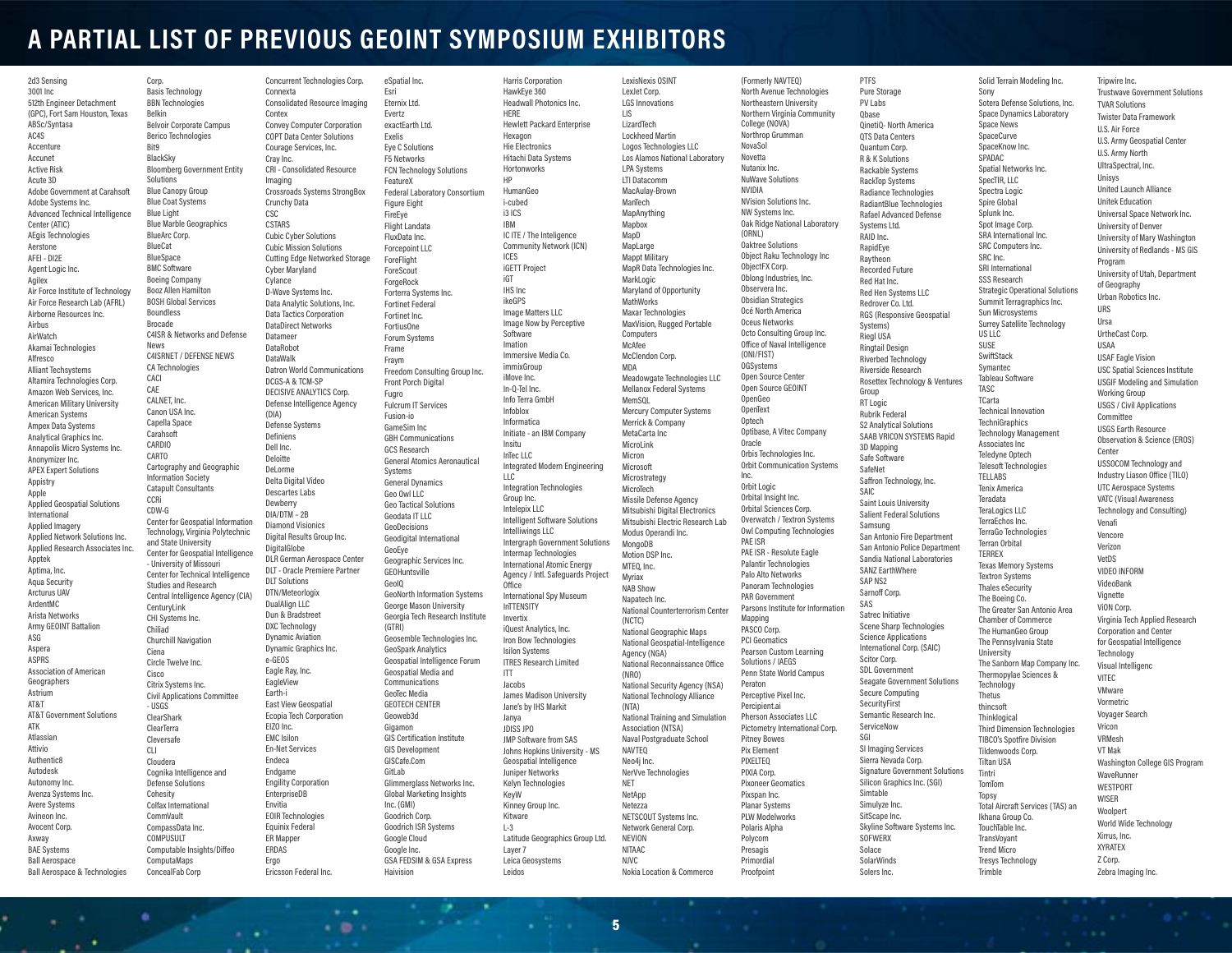# BENEFITS AT A GLANCE

|                                                                                                                            | PREMIER       | <b>DIAMOND</b> | PLATINUM | GOLD | <b>SILVER</b> |
|----------------------------------------------------------------------------------------------------------------------------|---------------|----------------|----------|------|---------------|
| Chairman's Reception (invitees must be registered for GEOINT)                                                              | 4 Invitations |                |          |      |               |
| Trajectory on Location Interview                                                                                           | 1 Interview   | 1 Interview    |          |      |               |
| Opportunity to Introduce One Main Stage Keynote or Panel                                                                   |               |                |          |      |               |
| Ad in Virtual Show Daily                                                                                                   |               |                |          |      |               |
| Reserved Seat at the Classified Session (TS/SCI clearance required for all attendees<br>and must be registered for GEOINT) |               |                |          |      |               |
| VIP Invitation to Welcome Reception (invitees must be registered for GEOINT)                                               |               |                |          |      |               |
| <b>Symposium Full Registrations</b>                                                                                        |               |                |          |      |               |
| One Rotating Banner Ad in the GEOINT Symposium App Or one Push Notification<br>through the Symposium App                   |               |                |          |      |               |
| Access to Press List Before the Event                                                                                      |               |                |          |      |               |
| Access to Opt-in Participants List                                                                                         |               |                |          |      |               |
| Logo on Sponsor Recognition Page                                                                                           |               |                |          |      |               |
| Logo in Pre and Post Event Emails to Attendees                                                                             |               |                |          |      |               |

. .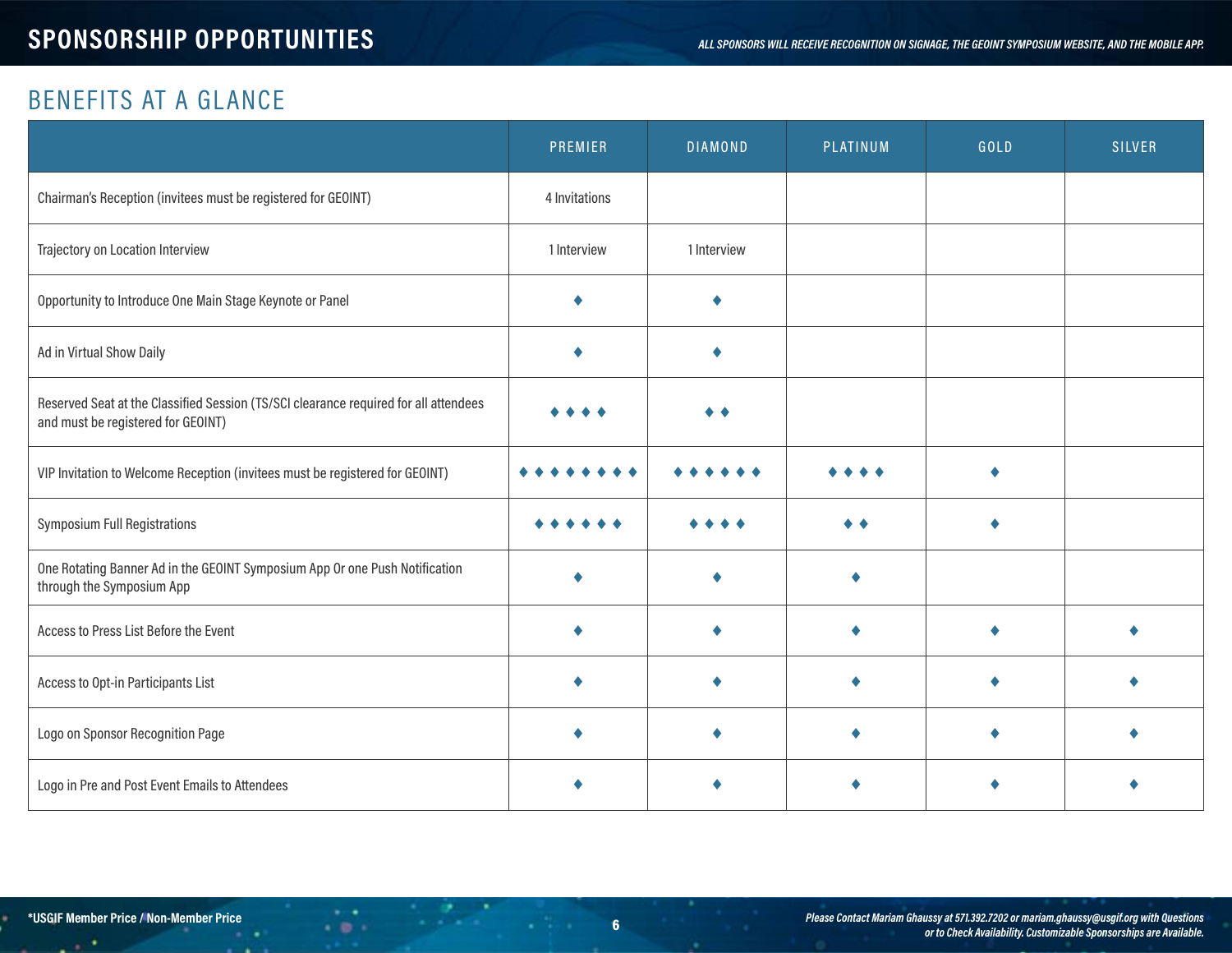### PREMIER SPONSOR

#### **Welcome Reception - \$75,000** *Exclusive*

Your company will have an incredible opportunity to network as a premier sponsor of this highly anticipated and memorable evening. Be the one they remember for bringing the community together in one place, at one time. This opportunity is exclusive to USGIF Organizational Members. SOLD

 $\cdot$  .

٠

– All signage for the event – Napkins and Drink tickets

• Plus, customized branding based on location

• Your Company low Later Moving items:

• Priority Points – 37.5

**Main Stage - \$60,000** *Exclusive*

DIAMOND SPONSOR

This opportunity is exclusive to USGIF Organizational Members. Included in the sponsorship:



#### **Exhibit Hall - \$60,000** *Exclusive*

Dominate the landscape! Brand your company in a BIG way. This opportunity is exclusive to USGIF Organizational Members. Included in the sponsorship:

• Signage/banners featuring your organization as the official GEOINT 2023 Exhibit Hall Sponsor throughout the exhibit hall

- Carpet logo located just inside of the entrance to the exhibit hall entrance
- Ad in the pocket guide (3.625" x 8.4375")
- Priority Points 30

#### **Government Hub - \$60,000** *Exclusive*

Be the sponsor for the Government Hub where we will focus on topics that relate to federal, state and local government interests and collaboration in geospatial intelligence. Included in the sponsorship:



• Opportunity to serve as each entity the hub (Subject to USGIF approval)

#### **Chairman's Reception - \$55,000** *Exclusive*



and welcome them on behalf of your company at this remarkable reception. This opportunity is exclusive to USGIF Organi

• Priority SOLD

• Customized and tailor and tailored branding based on location with focus on sponsor's business objectives and needs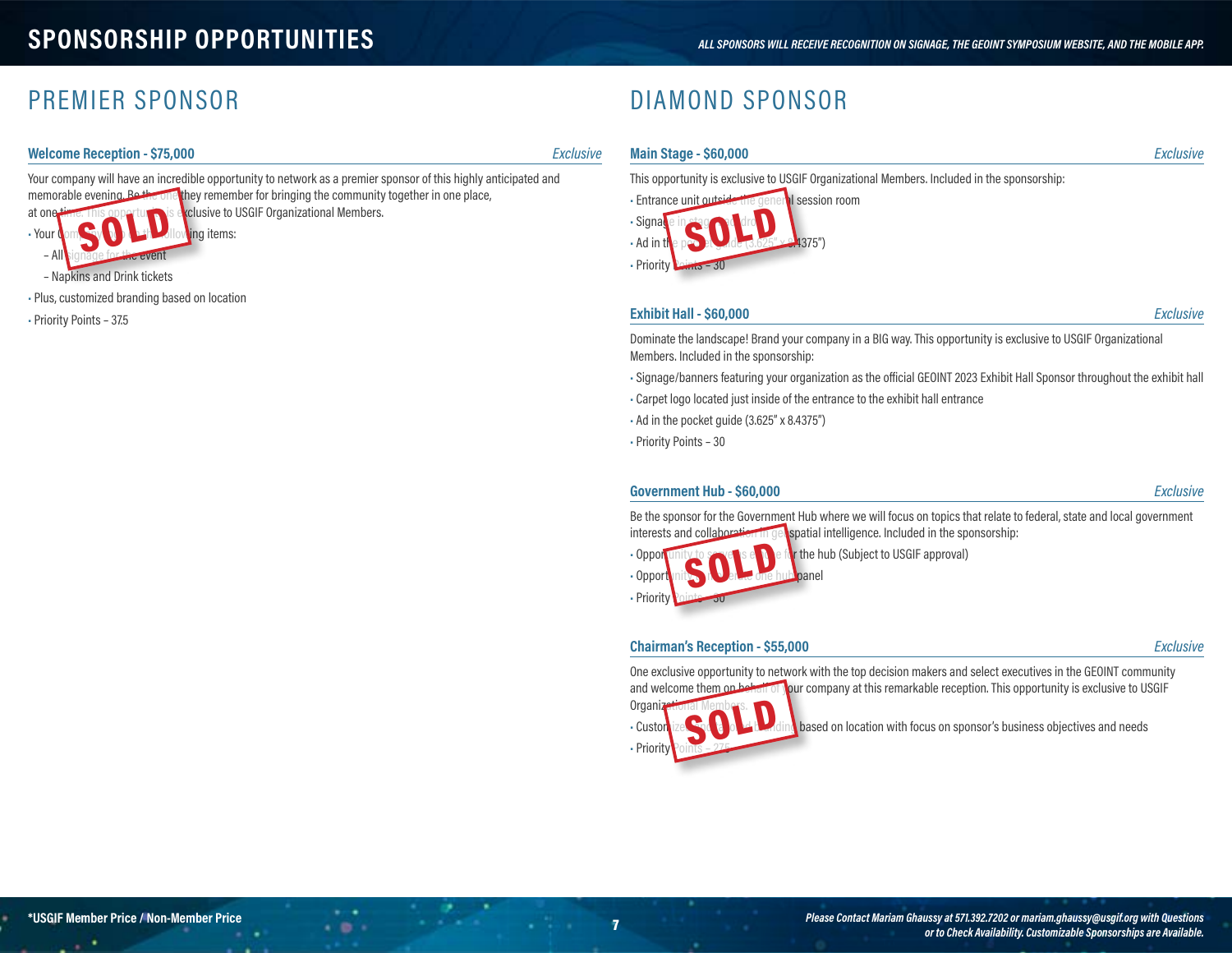# **SPONSORSHIP OPPORTUNITIES** *ALL SPONSORS WILL RECEIVE RECOGNITION ON SIGNAGE, THE GEOINT SYMPOSIUM WEBSITE, AND THE MOBILE APP.*

### DIAMOND SPONSOR continued

#### **Innovation Hub + YPG Golden Ticket Breakfast - \$55,000** *Exclusive*

Be the sponsor of the Innovation Hub where we will feature Lightning Talks focused on technology and innovation that are driving our community toward the future. Your sponsorship will support the young professionals who have been selected for the YPG Golden Ticket program. Included in the sponsorship:

- Opportunity to serve as emcee for the hub (Subject to USGIF approval)
- Reserved lightning talk spot (subject to USGIF approval)
- Opportunity to moderate one hub panel
- •Logo recognition during YPG Golden Ticket Breakfast (Show Management is responsible for production and distribution) • Priority Points – 27.5

#### **Young Professionals Hub + YPG Welcome Reception - \$55,000** *Exclusive*

Be the sponsor of the USGIF Young Professionals Group (YPG) Hub and be a part of guiding our community's leaders of tomorrow. Have a role in quiding and mentoring our emerging GEOINTers in this dedicated YPG space. Your sponsorship will support the young professionals who have been selected for the YPG Golden Ticket program. Included in the sponsorship:

• Opportunity to serve as  $\epsilon$  and the formulation of the hub (Subject to USGIF approval)

- Reserved lightning talk spot (subject to USGIF approval) SOLD
- Opportunity to serve as judge for Forward Poster Presentations (subject to USGIF approval)
- Opportunity to moderate one hub panel
- Logo recognition during YPG Golden Ticket Reception (Show Management is responsible for production and distribution)

 $\cdot$  .

• Priority Points – 27.5

# PLATINUM SPONSOR

### **Symposium WiFi - \$45,000 / \$51,750** *Exclusive*

Who doesn't check email while at a conference? Sponsor the wireless hot spots located throughout the exhibit hall. Included in the sponsorship:

- WiFi for attendees in the Exhibit Hall & Main Stage
- Opportunity to create the password all attendees will need to log into the WiFi
- Custom WiFi landing page
- Recognition as the WiFi sponsor in pre-event attendee email
- Priority Points 22.5 member / 25.88 non-member

#### **Classified Session - \$40,000 / \$46,000** *Exclusive*

The GEOINT 2023 classified session will be hosted on Tuesday, October 5th. Show your support of the community by being the exclusive sponsor of the GEOINT 2023 classified session. Included in the sponsorship:

- 5 reserved seats at the classified session (TS/SCI clearance required for all attendees)
- Branded lanyards/name badges to be used the day of the classified session
- Logo recognition on signage throughout the day
- Logo recognition on buses used to transport attendees to classified session
- Priority Points 20 member / 23 non-member

#### **Symposium Lanyards - \$40,000 / \$46,000** *Exclusive*

Hang out where you'll really be noticed – around the necks of everyone attending GEOINT 2023! Lanyards are distributed at registration and hold badges that are required for entrance. You'll have non-stop exposure throughout the show!

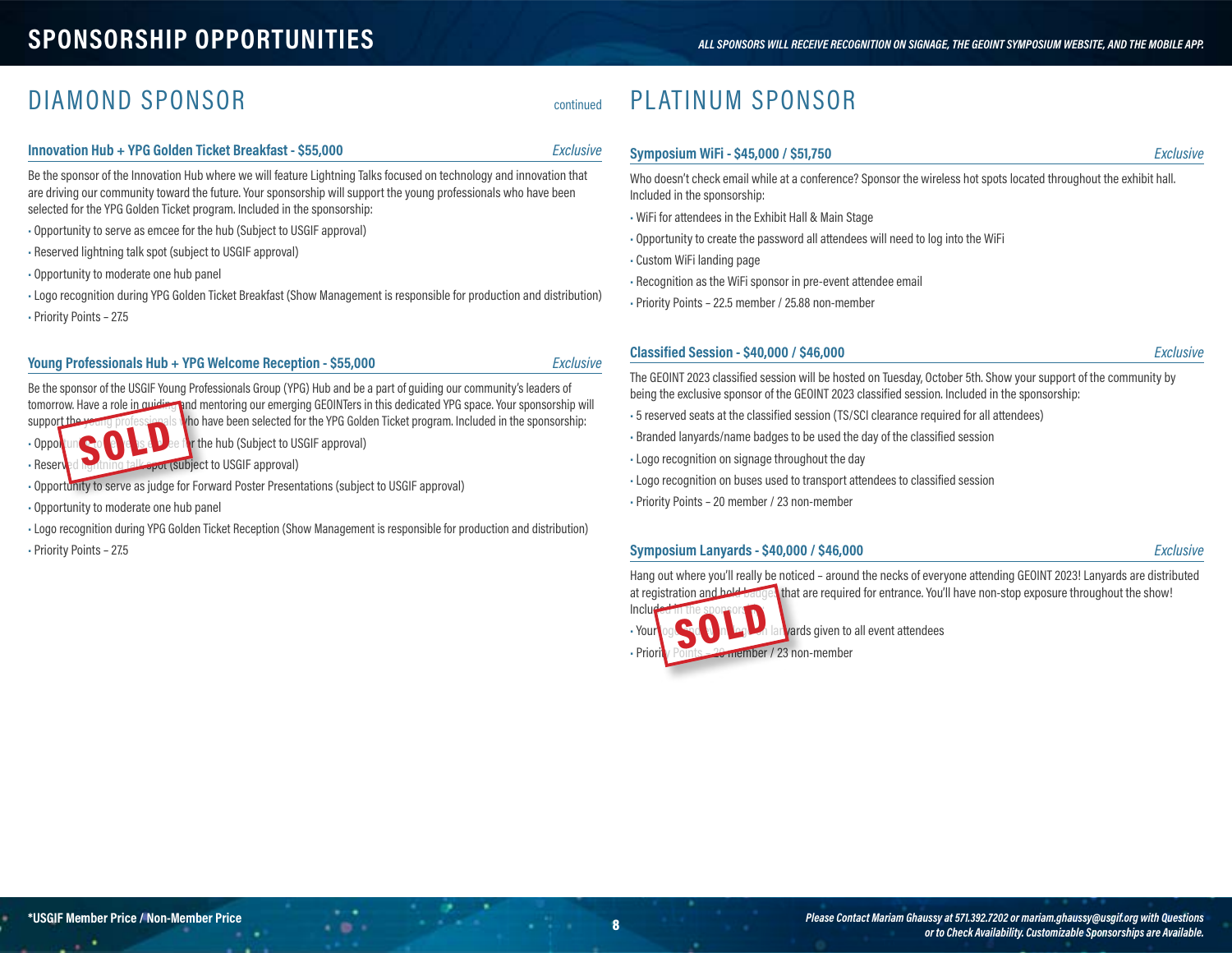### PLATINUM SPONSOR continued

#### **Symposium Registration - \$40,000 / \$46,000** *Exclusive*

Be one of the first companies to make an impression at GEOINT 2023 by sponsoring the registration process. Included in the sponsorship:

• Logo/brand recognition on a nail to USGIF database announcing that registration is open\*

• Logo/brand Credition on the mail with registration confirmation\*\* SOLD

• Logo/brand recognition on signage located in the registration area

- Branded landing page on self registration counters on-site at GEOINT 2023
- •Logo/brand recognition on registration confirmation page (the page at the end of the registration process)\*\*
- Priority Points 20 member / 23 non-member

\*If sponsorship is selected after registration has opened, this deliverable becomes non-applicable

\*\*If sponsorship is selected after registration has opened, this deliverable will commence upon confirmation of sponsorship

#### **Event Center Pre-Function Area Branding - \$35,000 / \$40,250**

*1* Available - 3 Available

Combination of customized branding opportunities based on spaces at the convention center and your branding needs. Your options may include:

- Spinning kiosks
- Large floor decals
- Column wraps
- Banners
- Priority Points 17.5 member / 20.13 non-member

#### **Exhibit Hall Networking Reception - \$35,000 / \$40,250** *2 Available*

Sponsor one of the daily exhibit hall receptions at GEOINT 2023. Traditionally the busiest time of the day on the show floor, it's a great way to be seen as a high-profile sponsor. Included in the sponsorship:

 $\cdot$  .

- Your logo on signage, napkins and bars
- Bar will be strategically located near your booth (if exhibiting)
- Priority Points 17.5 member / 20.13 non-member

### **GEOINT Foreword Session, including the poster session - \$35,000 / \$40,250** *Exclusive* Be the first to have your organization in front of GEOINT 2023 attendees. Included in the sponsorship: • Logo recognition on signage throughout the day • Judging opportunity- Student Posters at GEOINT Foreword • Opportunity to serve as a presenter or serve as emcee (subject to approval by USGIF) • Priority Points – 17.5 member / 20.13 non-member SOLD

#### **Hotel Keycards - \$35,000 / \$40,250** *Exclusive*

Be the exclusive sponsor of the hotel keycards and get noticed on a daily basis. Sponsored keycards will be used every



• Your logo featured prominently on the hotel room key cards distributed to each participant staying within the group

• Priority Points – 17.5 member / 20.13 non-member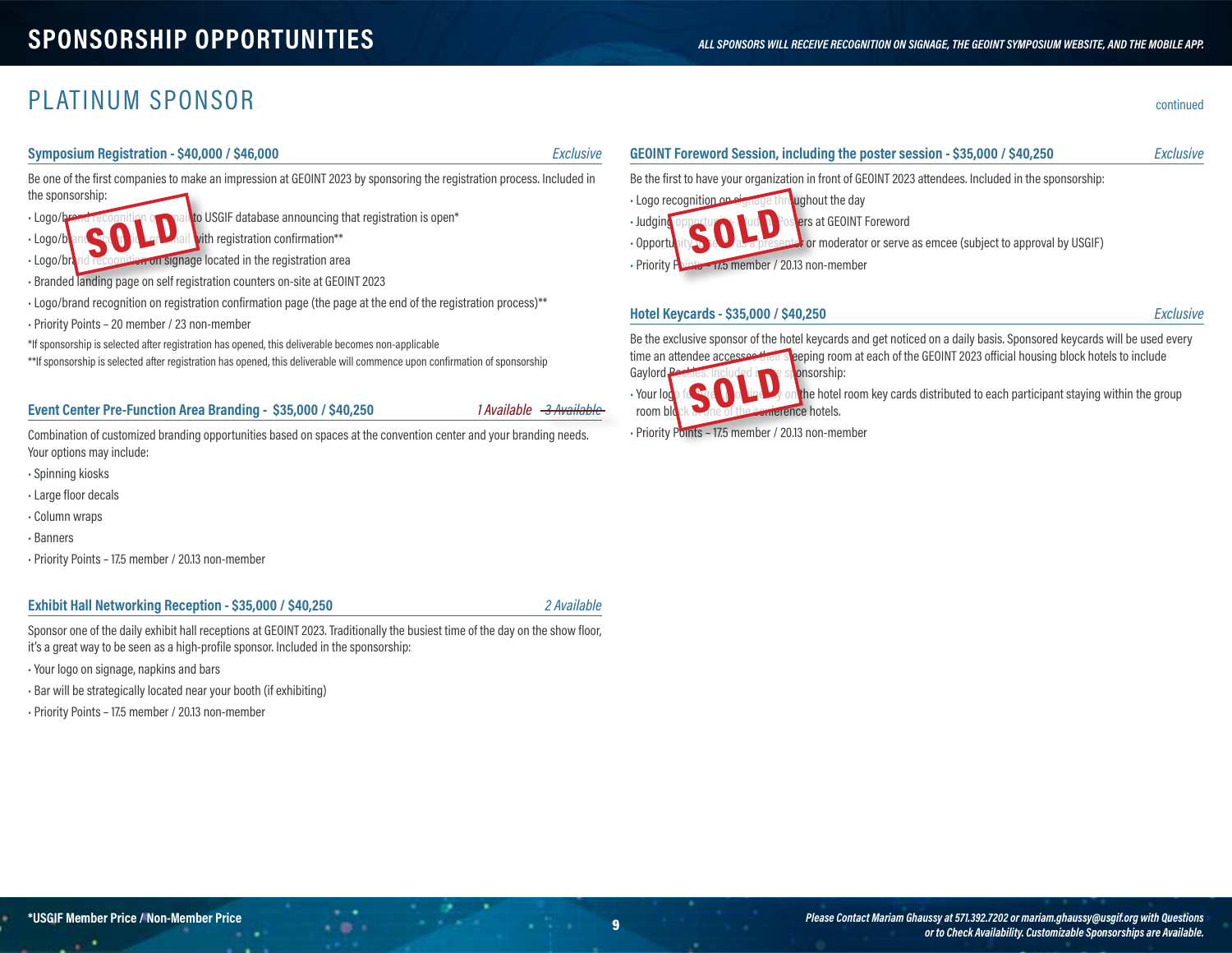### **SPONSORSHIP OPPORTUNITIES** *ALL SPONSORS WILL RECEIVE RECOGNITION ON SIGNAGE, THE GEOINT SYMPOSIUM WEBSITE, AND THE MOBILE APP.*

### GOLD SPONSOR

#### **GEOLounge Networking Area Branding / Collateral - \$25,000 / \$28,750** *4 Available*

These GEOLounges will be centrally located in the Exhibit Hall. (Exact location TBD) Sponsor the location where attendees can meet, relax, and recharge. Included in the sponsorship:

• Branded recognition on GEOLounge Structure

- Ability to provide literature/giveaways in the GEOLounge (Sponsor responsible for production and shipping/handling to show site and SHOW MANAGEMENT responsible for distribution)
- Priority Points 12.5 member / 14.38 non-member

#### **Symposium Bag - \$25,000 / \$28,750** *Exclusive*

You'll get "carried away" with this sponsorship - literally! These bags live on well past the event. Symposium attendees will use the bag at the event and then take it with them. Included in the sponsorship:

• Symposium bag will include your logo along with the symposium name (one-color imprint that is black or white) • Bags **A** rovided **USGIF and distributed to each attendee at registration** 

• Ability to insert one single-page promotional piece (no larger than 8.5 inches x 11 inches) in the conference bags (Sponsor is responsible for production and shipping/handling to show site; insert must be approved in advance by USGIF) SOLD

• Priority Points – 12.5 member / 14.38 non-member

#### **Symposium Mobile App - \$25,000 / \$28,750** *Exclusive*

Help attendees access the most up-to-date Symposium information as well as facility maps, exhibitor listings, agenda, and session descriptions! All updates and announcements will be pushed out through the app. Included in the sponsorship:

- Company logo on opening screen of app
- Daily push notifications on-site
- Recognition of sponsorship in email sent to registered attendees with app download instructions
- Priority Points 12.5 member / 14.38 non-member

#### **Video Wall - \$25,000 / \$28,750** *2 Available*

Be the sponsor of this flexible and dynamic communication tool. Video Wall to display Symposium schedule, USGIF information, as well as all the social media buzz for the symposium! Take advantage of this great branding opportunity.

 $\cdot$  .

• Sponsor to provide 120 second videos to be looped four times each day during the official symposium hours

• Sponsor signage as appropriate

• Priority Points – 12.5 member / 14.38 non-member

### **Professional Headshot Studio in Exhibit Hall - \$25,000 / \$28,750** *Exclusive*

Be the brand that makes a lasting impression by sponsoring the headshots that attendees will use over and over again. Included in the sponsorship:

- Branded photo studio area on exhibit hall floor
- Client Branded Micro-site providing web delivery of multiple portraits, high resolution images downloaded from site by attendees
- Branded HTML emails with client logos
- Touchscreen photo kiosk to share portraits online
- •Lead Generation: Signups collecting emails, names, titles, collected before each photo shot client is provided Excel spreadsheet post-event
- Copyright ownership by clients
- Priority Points 12.5 member / 14.38 non-member

#### **Exhibit Hall Lunch - \$20,000 / \$23,000** *3 Available*

Be one of the sponsors for lunches in the exhibit hall. This will be a popular spot on the show floor to meet buyers, network, and relax. Select either Tuesday, Wednesday or Thursday. Included in the sponsorship:

• Your logo on signage

• Priority Points – 10 member / 11.5 non-member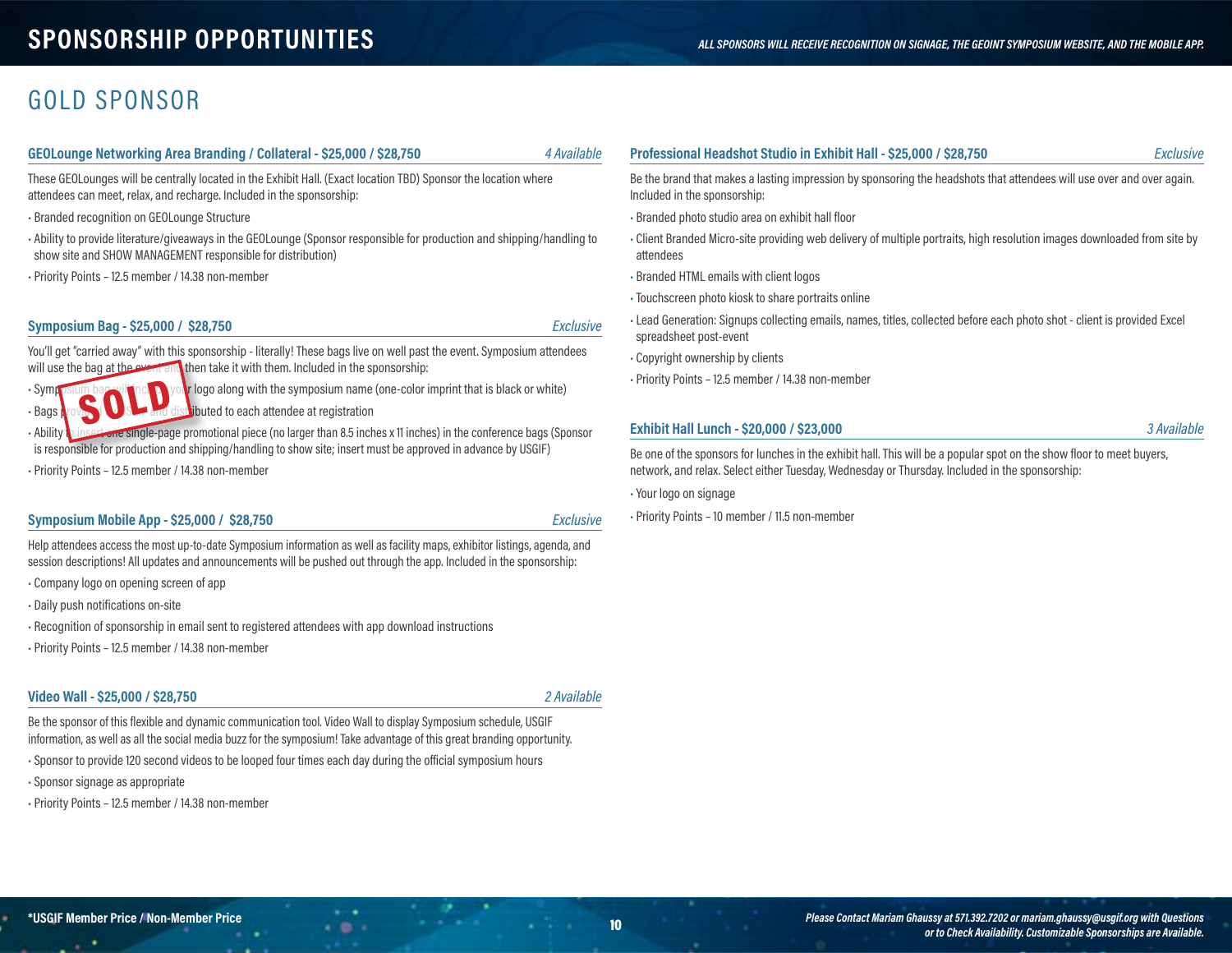### SILVER SPONSOR

#### **Symposium Notebook - \$18,000 / \$20,700** *Exclusive*

Who doesn't love a nice notebook? Be the sponsor of the Official GEOINT 2023 Notebook. Included in the sponsorship:

- Symposium notebook will include your logo along with the conference name (one-color imprint that is black or white)
- Notebooks provided by show management and distributed to each attendee inside the symposium bag
- Priority Points 9 member / 10.35 non-member

#### **Safety Stations - \$18,000 / \$20,700** *Exclusive*

Help attendees stay safe and healthy by providing them with everything they need, while getting great brand recognition!

• Sanitizing wipes and individual hand sanitizer gel bottles with your company logo, along with the Symposium logo, will be available to all attendees at registration and scattered throughout the exhibit hall and pre-function space

• Priority Points – 9 member / 10.35 non-member

#### **Symposium Pocket Guide - \$15,000 / \$17,250** *Exclusive*

Help attendees stay informed, on schedule, and navigate the Exhibit Hall, with this handy pocket map. Included in the sponsorship:

- Company logo and ad (7.25" x 8.4375") featured on the Pocket Map given to each attendee at registration
- Priority Points 7.5 member / 8.63 non-member

#### **Water Stations in the Exhibit Hall - \$15,000 / \$17,250** *Exclusive*

Help attendees stay hydrated! Multiple water stations will be located throughout the exhibit hall for attendees to enjoy. Included in the sponsorship:

- Your company logo and graphics will be displayed on the stations in exhibit hall
- Priority Points 7.5 member / 8.63 non-member

#### **PM Networking Break - \$12,000 / \$13,800** *2 Available*

\*Both breaks can be exclusively purchased for \$30,000 / \$34,500 elevating sponsor to Gold

Be one of the afternoon networking break sponsors and help provide an afternoon "pick me up" for attendees. Included in the sponsorship:

 $\cdot$  .

• Customized branding for breaks to meet your needs, may include signage, logo on napkins, logo on cup sleeves, etc.

• Priority Points – 6 member / 6.9 non-member

#### **AM Networking Break - \$10,000 / \$11,500** *3 Available*

#### \*All three breaks can be exclusively purchased for \$25,000 / \$28,750 elevating sponsor to Gold

Need a "pick me up" to get going in the morning? Be a morning networking break sponsor. This will be a popular spot to meet and greet customers. Included in the sponsorship:

• Customized branding for breaks to meet your needs, may include signage, logo on napkins, logo on cup sleeves, etc.

• Priority Points – 5 member / 5.75 non-member

#### **Charging Locker/Tower - \$10,000 / \$11,500** *Exclusive*

Who doesn't need to charge their mobile device while at an event? The charging lockers can accommodate phones and tablets. Complete with multiple branding locations, to include a monitor displaying your video, this will surely get a lot of visibility as it will be located just outside of the general session entrance. Included in the sponsorship:

- Ability to brand charging locker with your logo or message
- Ability to play a looping video on the display screen above the charging tower (Sponsor to provide artwork and video in requested format and Show Management will produce and install)
- Priority Points 5 member / 5.75 non-member

#### **Hotel Door Drop - \$7,500 / \$8,625** *3 Available*

You'll benefit from great exposure with your collateral distributed just outside of attendee hotel rooms at the Gaylord Rockies. Included in the sponsorship:

•Literature (no larger than 8.5 by 11 inches) to be distributed to every attendee's hotel room (Sponsor responsible for production and shipping/handling to show site and Show Management is responsible for distribution)

• Priority Points – 3.75 member / 4.31 non-member

#### **Hotel Door Hanger - \$7,500 / \$8,625** *3 Available*

Gain unique exposure with your logo and messaging hanging from attendee hotel room doors. Door Hangers will be distributed to every attendee's room at the Gaylord Rockies. Included in the sponsorship:

• Door Hanger to be produced by sponsor (Sponsor is responsible for production, shipping/handling charges to show site and Show Management is responsible for distribution to all attendee rooms)

• Priority Points – 3.75 member / 4.31 non-member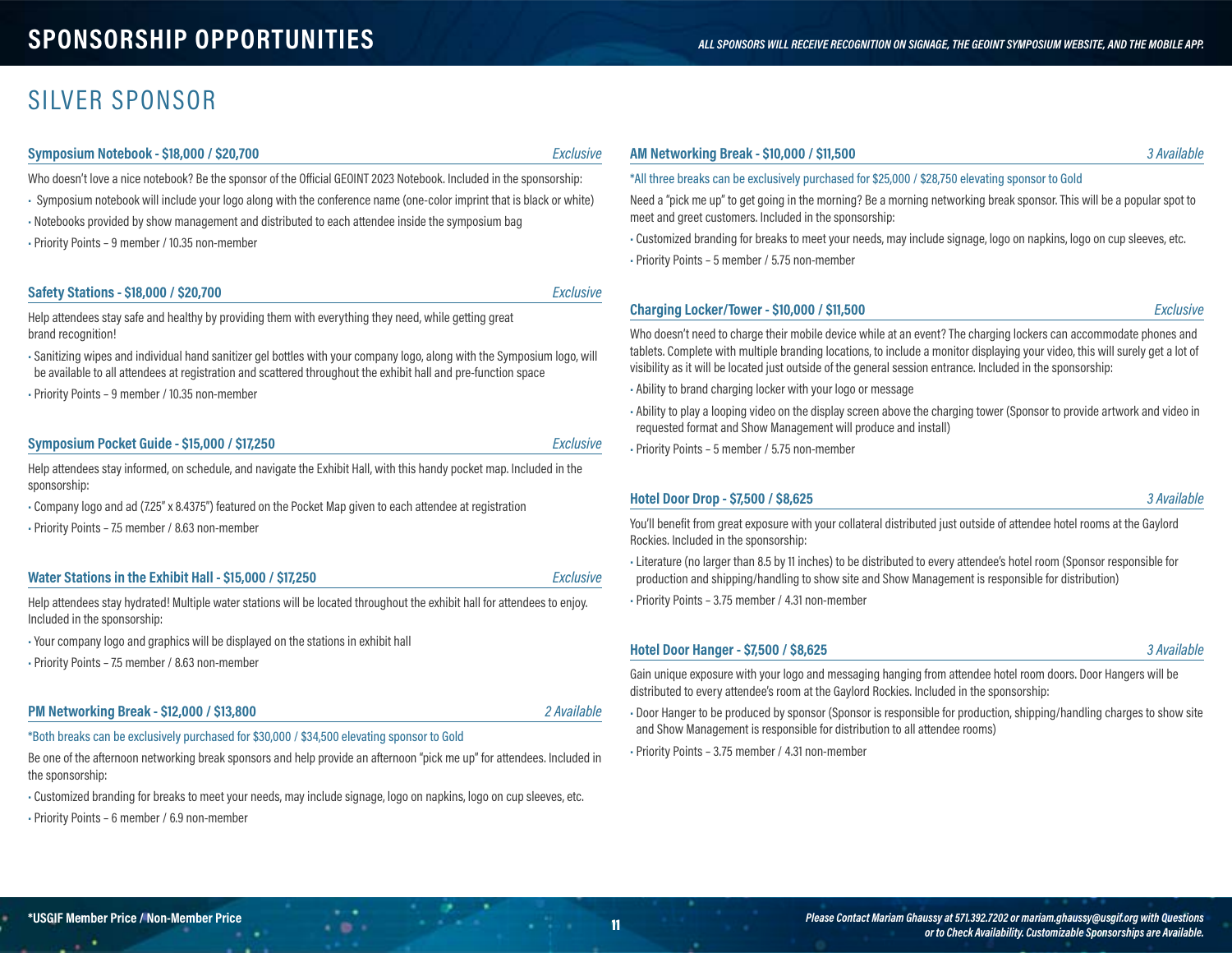# **SPONSORSHIP OPPORTUNITIES** *ALL SPONSORS WILL RECEIVE RECOGNITION ON SIGNAGE, THE GEOINT SYMPOSIUM WEBSITE, AND THE MOBILE APP.*

# SILVER SPONSOR Continued

### **Literature on Chairs of General Session - \$6,000 / \$6,900** *3 Available*

Get in front of attendees each morning at the start of general session. Provide literature to be placed on each chair at the opening general session. Included in the sponsorship:

• Ability to provide literature (no larger than 8.5 inches by 11 inches) to be placed on each chair at the general session (Sponsor responsible for production and shipping/handling of literature to show site and Show Management will distribute)

• Priority Points – 3 member / 3.45 non-member

#### **Spinning Kiosk - \$6,000 / \$6,900** *4 Available*

#### *2 Available*

Gain exposure by creating eye catching graphics/messaging that will be installed on a spinning kiosk. Each graphic panel will be approximately 3' wide by 7' tall. See page 15 for locations. Included in the sponsorship:

• Prominent signage on all four sides of the rotating, backlit kiosk located around the Gaylord Rockies Resort & Convention Center (Sponsor is responsible for submitting the artwork and Show Management will produce and install on the spinning kiosks)

• Priority Points – 3 member / 3.45 non-member

### **Media/Press Center - \$5,000 / \$5,750** *Limited Availability*

Want good press? Sponsor the media center/press room, which will provide maximum exposure to the press! Included in the sponsorship:

 $\cdot$  .

- Cups and napkins with your company logo will be distributed with the breaks in the Press Room (Show Management will produce and distribute)
- Priority Points 2.5 member / 2.88 non-member

# BOOTH ADD-ONS

### **Exhibitor Logo on Floor Plan in Pocket Guide - \$1,500 / \$1,725** *10 Available*

The event pocket guide is the on-site resource for the agenda, schedule of events, floor plan, listing of exhibitors and much more! Advertise on the floor plan side of the event pocket guide and highlight your booth. This is a great way to stand out from the other approximately 250 exhibitors. Included in the sponsorship:

- •Logo and booth number called out in a box on the floor plan
- Company name listed in **BOLD** as part of exhibitor listings
- Advertiser responsible for logo submission and Show Management responsible for production
- Priority Points 0.75 member / 0.87 non-member

#### **Collateral in Symposium Bag**

#### **\$1,500 / \$1,725 Print** *10 Available*

Included in the sponsorship:

• You will have the opportunity to insert one piece of collateral into each attendee conference bag (size not to exceed 8.5" x 11" and sponsor is responsible for production, shipping/handling charges to show site. Show Management is responsible for inserting into conference bags)

• Priority Points – 0.75 member / 0.87 non-member

#### **Carpet Logo for Booth - \$750 / \$865** *10 Available*

*7 Available*

Gain that extra exposure by having your company logo printed on carpet and installed in front of your exhibit booth. Included in the sponsorship:

•Large graphic (approx. 3' wide by 2' tall) produced and installed directly in front of your exhibit booth

• Priority Points – 0.38 member / 0.44 non-member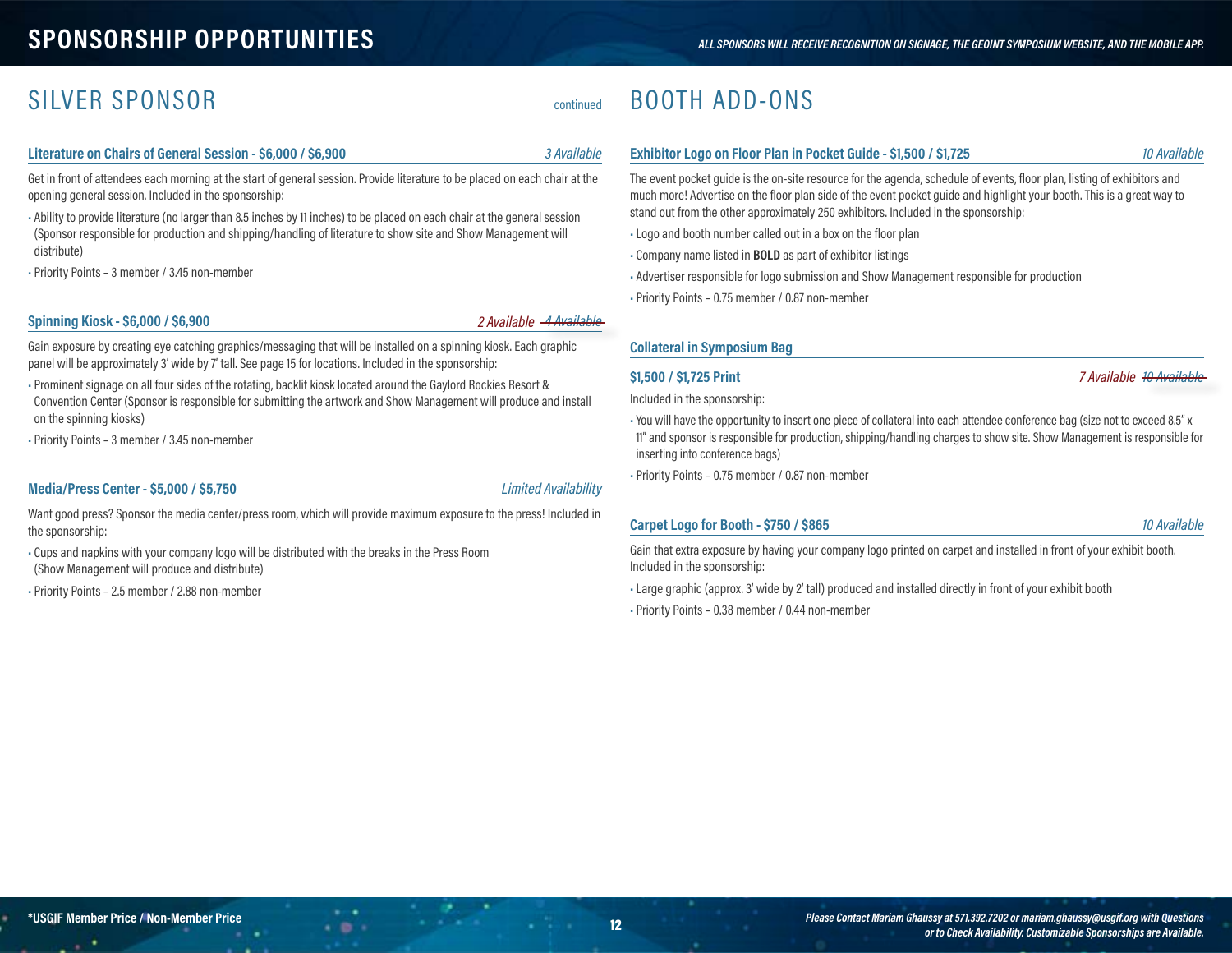# CUSTOM PROMOTIONAL OPPORTUNITIES

Each year we try to tailor the sponsorship opportunities to fit with the theme and city of the event. If you have any other creative ideas or sponsorships that you feel will help to improve your overall experience or networking opportunities during the conference, please feel free to reach out to someone on the USGIF team. Our goal is to provide as many avenues as possible for you to get in front of your customers to create lasting connections and impressions.

*All sponsored products are in compliance with the Trade Agreements Act (TAA), and are purchased from countries listed in the federal Acquisition Regulation (fAR) Trade Agreement.*

 $-0.1$ 

۰.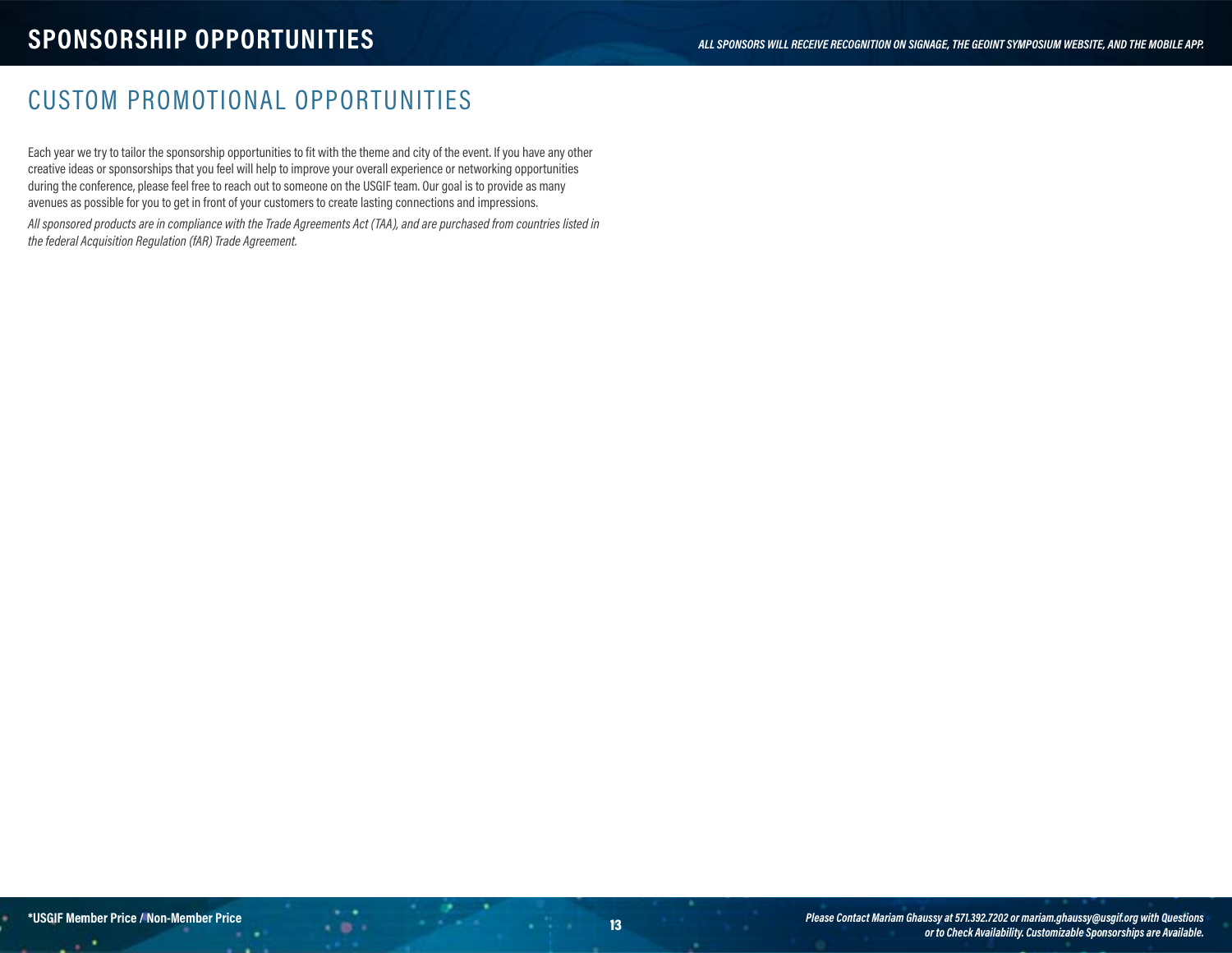# **MEDIA OPPORTUNITIES**

## THE GEOINT SYMPOSIUM SHOW DAILY

The award-winning *GEOINT Symposium Show Daily*, brought to you by USGIF's trajectory magazine, is a must-read resource for all Symposium attendees and exhibitors. Digital Show Daily content, published at *trajectorymagazine.com* and each morning via e-newsletter, includes exhibitor highlights from the show floor, conference news and updates, keynote speaker and panel discussion recaps, and more. Show Daily content is the first thing many attendees will see each morning. Website and e-newsletter advertising opportunities are available.

#### **Options Available**

| Website<br>1x Rate  | Premium Show Daily Sponsor 1st |  |  |  |
|---------------------|--------------------------------|--|--|--|
|                     | Premium Show Daily Sponsor 2nd |  |  |  |
|                     | Premium Show Daily Sponsor 3rd |  |  |  |
|                     | <b>Show Daily Module</b>       |  |  |  |
|                     |                                |  |  |  |
| Website<br>3x Rate  | Premium Show Daily Sponsor 1st |  |  |  |
|                     | Premium Show Daily Sponsor 2nd |  |  |  |
|                     | Premium Show Daily Sponsor 3rd |  |  |  |
|                     | <b>Show Daily Module</b>       |  |  |  |
|                     |                                |  |  |  |
| <b>E-Newsletter</b> | 1x Rate                        |  |  |  |
|                     | 3x Rate                        |  |  |  |
|                     |                                |  |  |  |

### **Contact Joseph Watkins at 352.213.5906 or** *joseph.watkins@usgif.org* **regarding Show Daily and IWP advertising.**

# TRAJECTORY ON LOCATION

#### **Interview with Industry Experts** *5-6 Available*

An Interview with Industry Experts is a 3-4 minute video with your company executive in our interview set on-site at the GEOINT Symposium. Our Trajectory on Location host will engage your company executive on camera in a casual conversation, discussing topics that you want to highlight. Our team will work with you to generate [3-5] questions in the weeks leading up to the interview…no surprises here, we want to cover what you want to talk about. Following the videotaping, we'll edit together the footage into a completed segment. Finished segments will be posted to a dedicated area within trajectorymagazine.com. And we'll share a separate embed link with you in case you'd like to share the segment with your constituents through social media, your website, etc. This is a great opportunity to put that media training to work and to share your messaging with a larger audience.

**Booth Tour** *4-5 Available*

A Booth Tour is a 3-4 minute video highlighting the products and solutions showcased at your booth. Our video team will meet at your booth for one hour of video production. We'll quickly work to understand what you want to share, then we'll get to work. Our Trajectory on Location host will engage your SME on camera in a walk-through tour of your booth. Following the videotaping, we'll edit together the footage into a completed segment. Finished segments will be posted to a dedicated area within trajectorymagazine.com. And we'll share a separate embed link with you in case you'd like to share the segment with your constituents through social media, your website, etc. You spent a lot on your booth…this is a great opportunity to share your hard work and investment with a larger audience.

### **Interview with Industry Experts & Booth Tour Package**

Get the best of both worlds with a combined industry expert interview and booth tour.

**The Buzz** *3-4 Available*

*The Buzz* is a 2-3 minute, fast paced, daily recap of highlights from the GEOINT 2023 Symposium. Anchored by our Trajectory on Location host, *The Buzz* is the perfect news-style segment for those who want to be in the know, as well as those who may not have been able to attend the Symposium. Segments will be posted daily to a sponsor-branded module within trajectorymagazine.com. Each segment will also be preceded by an animation featuring *your* logo. Three segments total. A sponsorship opportunity you don't want to miss.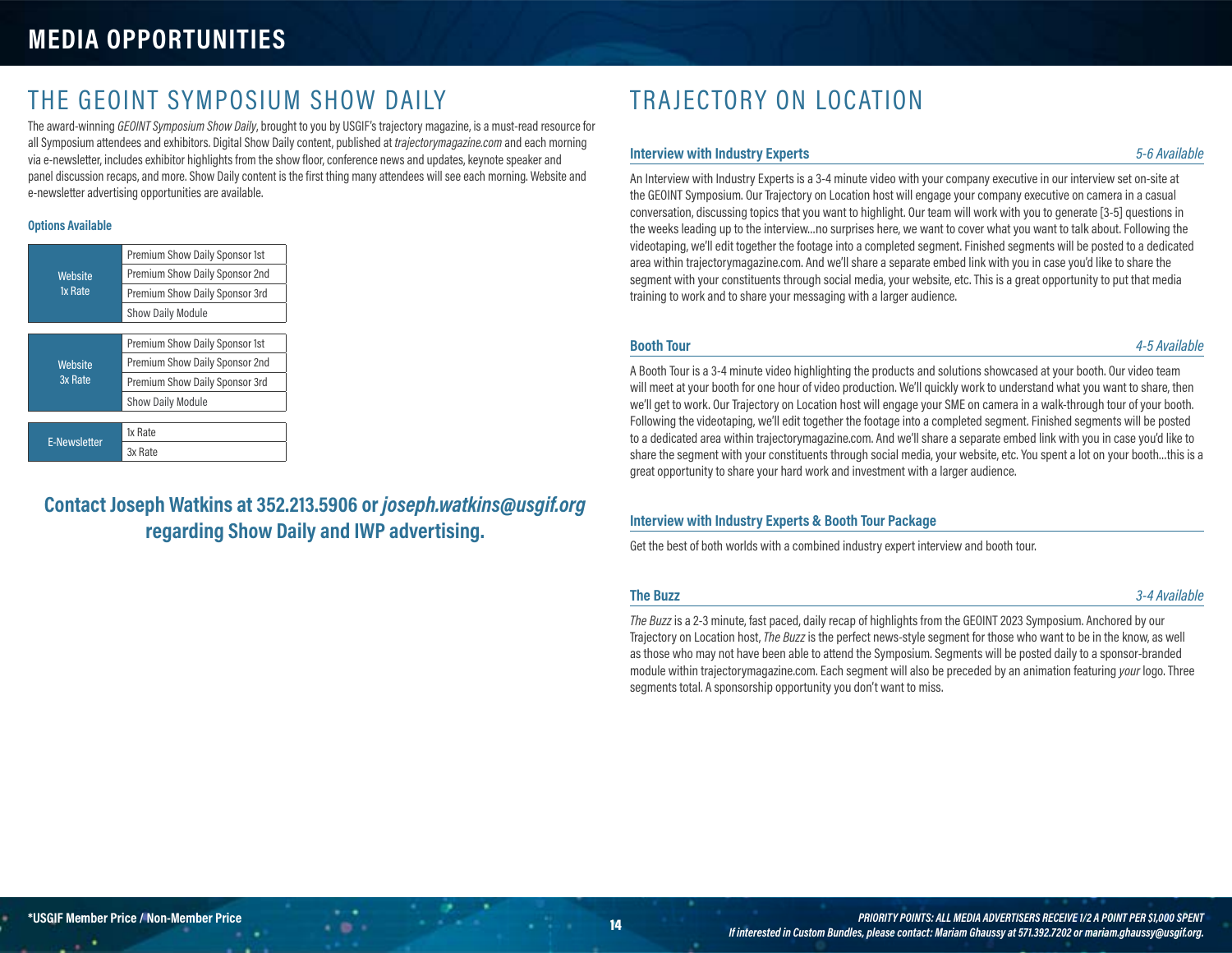# MEMBER ONLY SHOW DAILY, E-NEWSLETTER, & TRAJECTORY MEDIA INTEGRATED PACKAGES

- 5x Show Daily Sponsor Module (starting at \$25,500)
- 5x Show Daily E-Newsletter (\$25,000)
- Interview/Booth Tour Package OR Symposium Highlight OR Trajectorymagazine.com IWP (\$12,750)
- 3-months USGIF Newsletter (\$13,650)
- 4-months Ad Space F Trajectorymagazine.com (\$2,650)

#### **Package B** *Valued at \$60,700!*

- Show Daily Module 5x (\$25,000)
- Show Daily E-Newsletter 5x (\$25,000)
- Booth Tour OR Interview with Industry Expert OR Half Trajectorymagazine.com IWP (\$8,625)
- 4-months Ad Space D Trajectorymagazine.com (\$2,075)

### **Package C** *Valued at \$41,095!*

- Show Daily Module 3x (\$15,000)
- Show Daily E-Newsletter 3x (\$15,000)
- The Buzz OR 75,000 Impression GEOPrecision Advertising Package (\$5,000)
- 4-months Ad Space C Trajectorymagazine.com (\$1,425)
- USGIF Newsletter Banner Any Month (\$4,670)

### **Package A** *Valued at \$79,950!*

• Show Daily Module Any Day (\$5,000)

- Show Daily E-Newsletter Any Day (\$5,000)
- The Buzz OR 75,000 Impression GEOPrecision Advertising Package (\$5,000)
- 4-months Ad Space B Trajectorymagazine.com (\$1,650)
- USGIF Newsletter Banner Any Month (\$4,670)
- Trajectory Magazine Full Module OR Trajectorymagazine.com Half IWP (\$6,000)

#### **Package E** *Valued at \$20,425!*

- Show Daily Module Any Day (\$5,000)
- Show Daily E-Newsletter Any Day (\$5,000)
- The Buzz OR 75,000 Impression GEOPrecision Advertising Package (\$5,000)
- 4-months Ad Space C Trajectorymagazine.com (\$1,425)
- Trajectory Magazine Half Module (\$4,000)

**Package D** *Valued at \$27,320!*